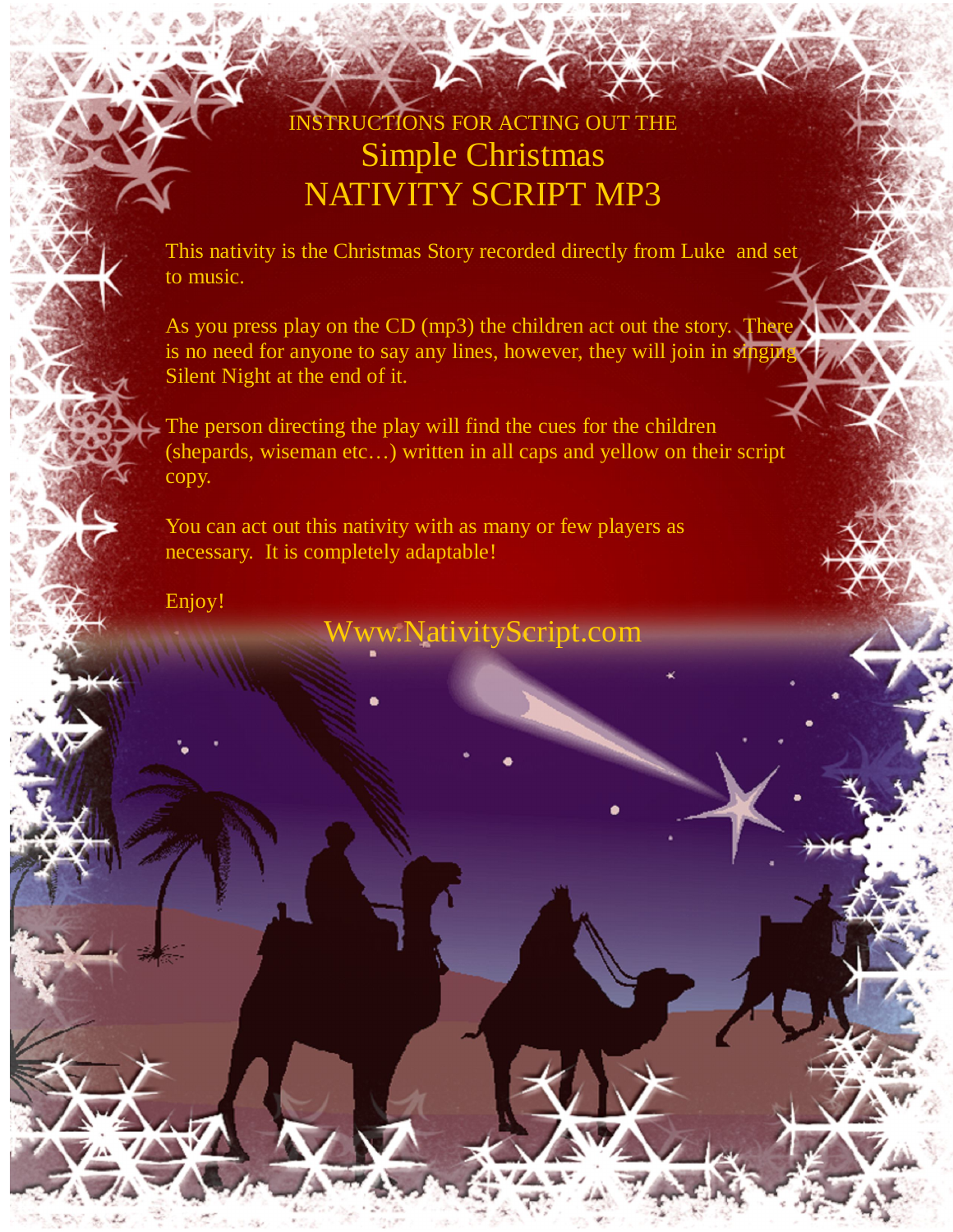# Nativity Script Courtesy of www.NativityScript.com **Daddy can you tell me the stories of Jesus?**

And in the 6<sup>th</sup> month the Angel Gabriel was sent from God unto a city of Galilee named Nazareth to a virgin espoused to man whose name was Joseph of the house of David.

# **(ENTER ANGEL GABRIEL AND MARY)**

And the virgins name was Mary. And the angel came in unto her and said

"Hail thou that art highly favored, the Lord is with thee. Blessed art thou among women" and the angel said unto her: "Fear not that thou hast found favor with God. And behold, thou shalt conceive in thy womb and bring forth a son, and shalt call his name Jesus. And he shall be great and shall be called the son of the highest and the Lord God shall give unto him the throne of His Father."

# **(ENTER JOSEPH AND MARY)**

And it came to pass in those days that there went out a decree from Caesar Augustus that all the world should be taxed. And all went to be taxed everyone into his own city. And Joseph also went up from Galilee out of the city of Nazareth into Judea unto the city of David which is called Bethlehem to be taxed with Mary his espoused wife, being great with child.

### **(ENTER BABY JESUS)**

And so it was that while they were there the days were accomplished that she should be delivered. And she brought forth her first born son and wrapped him in swaddling clothes and laid him in a manger because there was no room for them in the inn.

# **(ENTER SHEPARDS AND ANGEL)**

And there were in the same country shepherds abiding in the fields keeping watch over their flock by night. And lo the angel of the lord came upon them and the glory of the Lord shone round about them. And they were sore afraid.

And the angel said unto them "Fear not, for behold I bring you good tidings of great joy, which shall be to all people. For unto you is born this day in the city of David, a Savior which is Christ the Lord. And this shall be a sign unto you, ye shall find the babe wrapped in swaddling clothes lying in a manger." (**ENTER MULTITUDE OF ANGELS)**

And suddenly there were with the angels a multitude of the Heavenly Hosts, praising God and saying "Glory to God in the Highest, and on earth Peace,